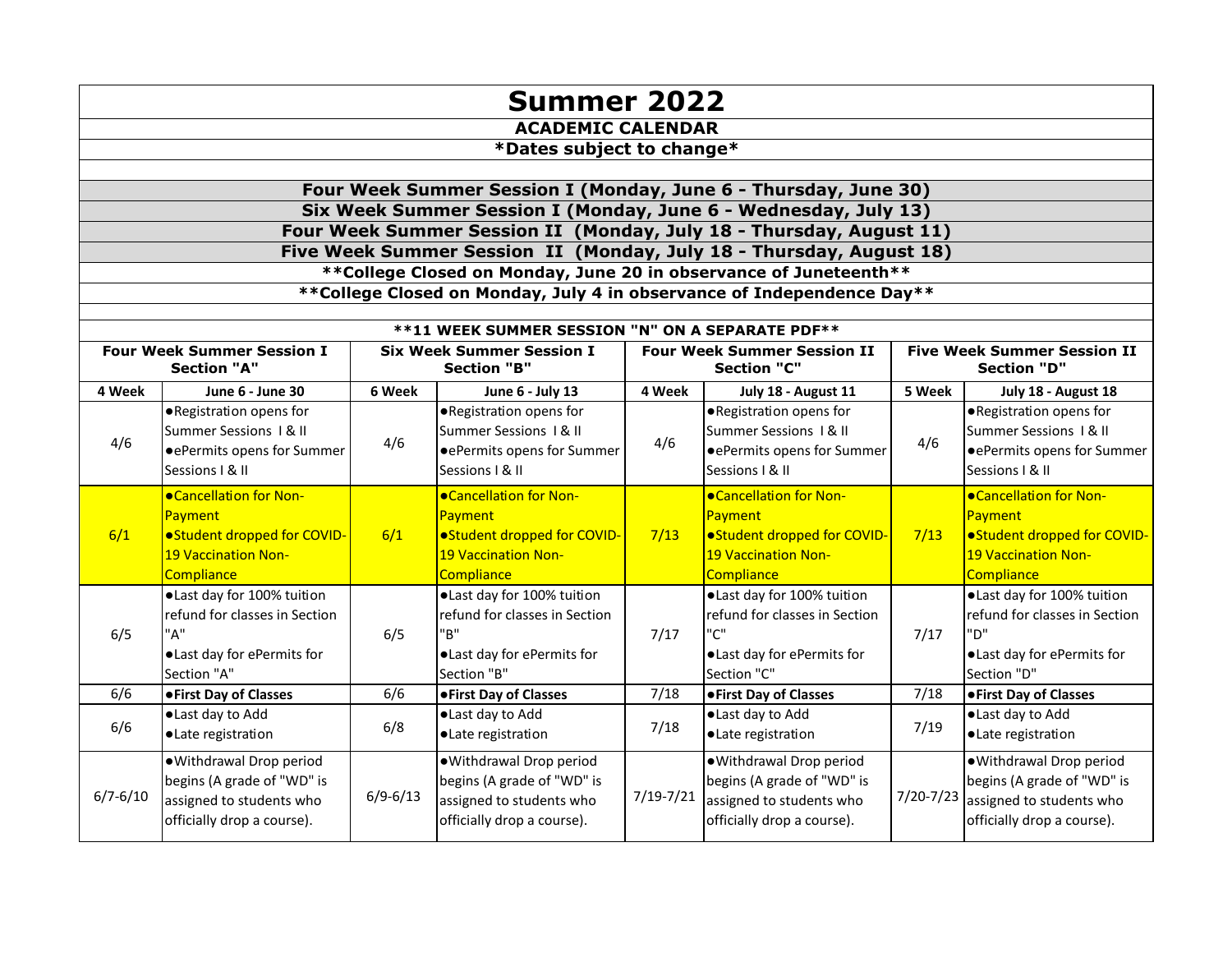| 6/8           | • Last day for 50% tuition<br>refund for dropping classes in<br>Section "A"<br>●Verification of Enrollment<br>Rosters opens for Section<br>"A"                                                                   | 6/9           | • Last day for 50% tuition<br>refund for dropping classes in<br>Section "B"<br>●Verification of Enrollment<br>Rosters opens for Section<br>"B"                                                                   | 7/20          | • Last day for 50% tuition<br>refund for dropping classes<br>in Section "C"<br>·Verification of Enrollment<br>Rosters opens for Section<br>"C"                                                                   | 7/20          | • Last day for 50% tuition<br>refund for dropping classes in<br>Section "D"<br>●Verification of Enrollment<br>Rosters opens for Section<br>"ח"                                                                   |
|---------------|------------------------------------------------------------------------------------------------------------------------------------------------------------------------------------------------------------------|---------------|------------------------------------------------------------------------------------------------------------------------------------------------------------------------------------------------------------------|---------------|------------------------------------------------------------------------------------------------------------------------------------------------------------------------------------------------------------------|---------------|------------------------------------------------------------------------------------------------------------------------------------------------------------------------------------------------------------------|
| 6/10          | ● Student dropped for COVID-<br><b>19 Vaccination Non-</b><br>Compliance                                                                                                                                         | 6/10          | • Student dropped for COVID-<br><b>19 Vaccination Non-</b><br>Compliance                                                                                                                                         | 7/20          | • Student dropped for COVID-<br>19 Vaccination Non-<br>Compliance                                                                                                                                                | 7/20          | • Student dropped for COVID-<br><b>19 Vaccination Non-</b><br>Compliance                                                                                                                                         |
| 6/10          | •Census Date<br>• Last day for 25% tuition<br>refund for dropping classes in<br>Section "A" (No refunds after<br>this date)<br>·Instructor deadline for<br>Verification of Enrollment<br>Rosters for Section "A" | 6/13          | ●Census Date<br>• Last day for 25% tuition<br>refund for dropping classes in<br>Section "B" (No refunds after<br>this date)<br>·Instructor deadline for<br>Verification of Enrollment<br>Rosters for Section "B" | 7/21          | •Census Date<br>• Last day for 25% tuition<br>refund for dropping classes<br>in Section "C" (No refunds<br>after this date)<br>·Instructor deadline for<br>Verification of Enrollment<br>Rosters for Section "C" | 7/23          | •Census Date<br>• Last day for 25% tuition<br>refund for dropping classes in<br>Section "D" (No refunds after<br>this date)<br>·Instructor deadline for<br>Verification of Enrollment<br>Rosters for Section "D" |
| $6/11 - 6/29$ | .Withdrawal period for<br>classes in Section "A"<br>(Receive a grade of "W"/no<br>refund)                                                                                                                        | $6/14 - 7/11$ | . Withdrawal period for<br>classes in Section "B"<br>(Receive a grade of "W"/no<br>refund)                                                                                                                       | $7/22 - 8/10$ | .Withdrawal period for<br>classes in Section "C"<br>(Receive a grade of "W"/no<br>refund)                                                                                                                        | $7/24 - 8/16$ | · Withdrawal period for<br>classes in Section "D"<br>(Receive a grade of "W"/no<br>refund)                                                                                                                       |
| 6/20          | ·College Closed                                                                                                                                                                                                  | 6/20          | ·College Closed                                                                                                                                                                                                  |               |                                                                                                                                                                                                                  |               |                                                                                                                                                                                                                  |
|               |                                                                                                                                                                                                                  | 7/4           | ·College Closed                                                                                                                                                                                                  |               |                                                                                                                                                                                                                  |               |                                                                                                                                                                                                                  |
|               |                                                                                                                                                                                                                  | 7/7           | · Last day of classes for<br>Tuesday-Thursday sections                                                                                                                                                           |               |                                                                                                                                                                                                                  | 8/15          | ·Last day of classes for<br>Monday-Wednesday sections                                                                                                                                                            |
| 6/29          | · Last day of classes for<br>Section "A"<br>. Deadline to withdraw with a<br>grade of "W" for classes in<br>Section "A"                                                                                          | 7/11          | ·Last day of classes for<br>Monday-Wednesday sections<br>. Deadline to withdraw with a<br>grade of "W" for classes in<br>Section "B"                                                                             | 8/10          | · Last day of classes for<br>Section "C"<br>•Deadline to withdraw with<br>a grade of "W" for classes in<br>Section "C"                                                                                           | 8/16          | ·Last day of classes for<br>Tuesday-Thursday sections<br>•Deadline to withdraw with a<br>grade of "W" for classes in<br>Section "D"                                                                              |
|               |                                                                                                                                                                                                                  | 7/12          | • Final Exams for Tuesday-<br>Thursday sections<br>·Grade rosters for Section<br>"B" are available in CUNYfirst                                                                                                  |               |                                                                                                                                                                                                                  | 8/17          | • Final Exams for Monday-<br>Wednesday sections<br>•Grade rosters for Section<br>'E" are available in CUNYfirst                                                                                                  |